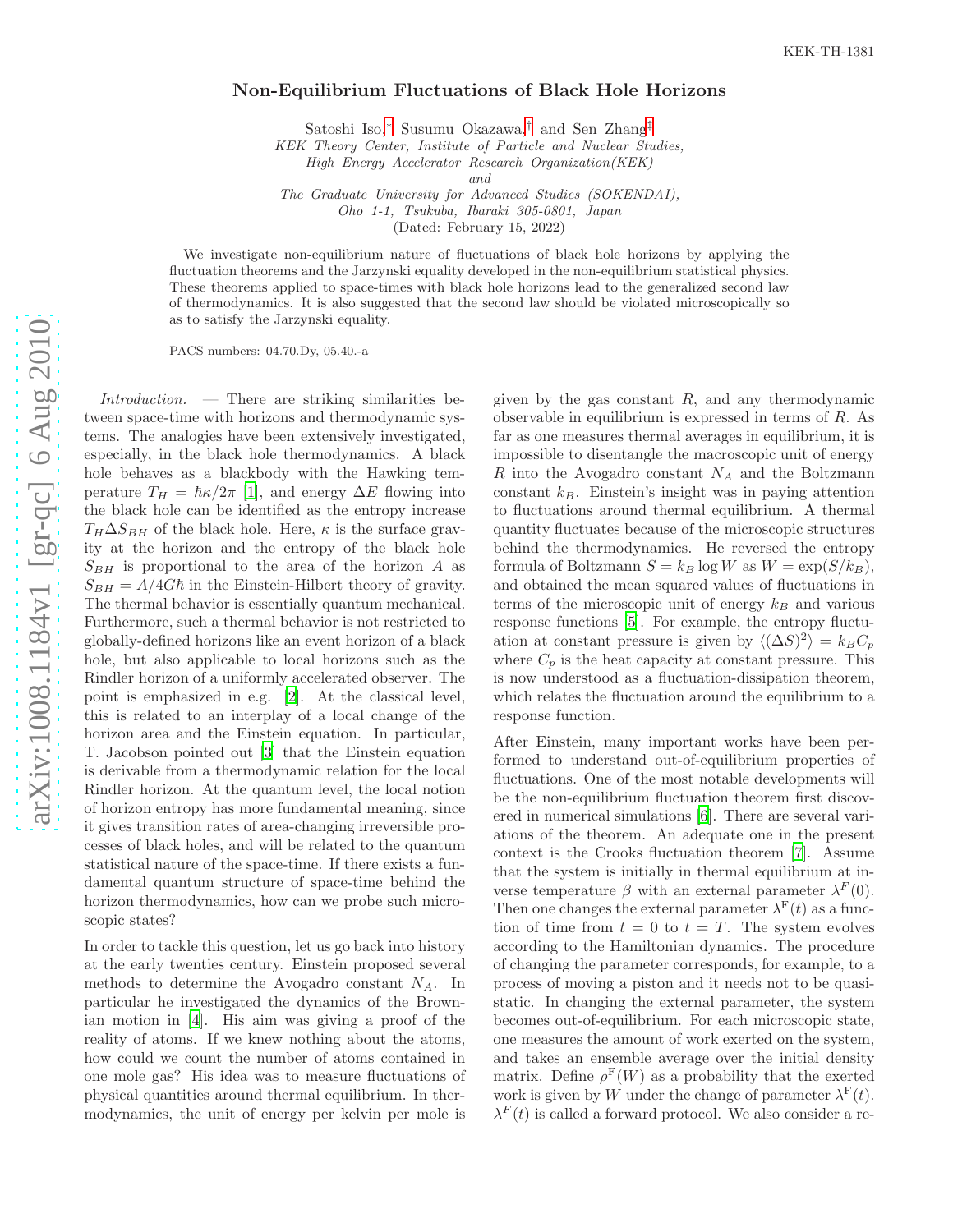versed protocol in which we change the external parameter in a reversed way as  $\lambda^{\text{R}}(t) \equiv \lambda^{\text{F}}(T-t)$  from  $t = 0$  to  $t = T$ . The system is assumed to be initially in thermal equilibrium at the same temperature, but with a different external parameter  $\lambda^{\mathcal{R}}(0) = \lambda^{\mathcal{F}}(T)$ . Define  $\rho^{\mathcal{R}}(-W)$  as a probability that the work is given by  $-W$  in the reversed protocol. The Crooks fluctuation theorem states that the ratio of these two probabilities is given in terms of the work and the difference of free energies  $F(\lambda)$  between the two equilibrium states,

$$
\frac{\rho^{\mathcal{F}}(W)}{\rho^{\mathcal{R}}(-W)} = e^{\beta(W - \Delta F)},\tag{1}
$$

where we defined  $\Delta F = F(\lambda^{\mathbb{R}}(0)) - F(\lambda^{\mathbb{F}}(0)).$  From the Crooks fluctuation theorem, the Jarzynski equality [\[8\]](#page-3-10) can be obtained,  $\langle e^{-\beta W} \rangle = e^{-\beta \Delta F}$ . Here, the angled bracket stands for the average with the probability  $\rho^{\text{F}}(W)$ . It is surprising since the average of exponentiated work in non-equilibrium processes in the left hand side is related to the difference of equilibrium quantities at the beginnings of the protocols. These relations imply that non-equilibrium fluctuations are miraculously arranged so as to satisfy such very nontrivial relations. By using the Jensen's inequality,  $\langle \exp(x) \rangle > \exp(\langle x \rangle)$ , the Jarzynski relation is reduced to  $\langle (W - \Delta F) \rangle \geq 0$ , which implies the second law of thermodynamics. Though the average of  $W - \Delta F$  is always non-negative, the Jarzynski relation requires that there is a nonzero probability for the quantity to take a negative value microscopically.

The purpose of this letter is to apply these celebrated relations of non-equilibrium fluctuations to space-times with horizons. In particular, we consider non-equilibrium fluctuations of black hole horizons.

Transition Rates. — We consider a coupled system of a black hole and matter. The external parameter  $\lambda(t)$ characterizing the system Hamiltonian, which appeared in the fluctuation theorem, can be arbitrarily chosen here such as a height of a potential for the matter. If the whole system is controlled by a unitary time evolution with time-reversal symmetry, a transition probability  $W_{\lambda^{\mathrm{F}}(t)}(\mathcal{C} \to \mathcal{C}')$  from one configuration  $\mathcal C$  to another  $\mathcal{C}'$ under a time evolution of the external parameter  $\lambda^{\text{F}}(t)$  is equal to a probability  $\mathcal{W}_{\lambda^R(t)}(\mathcal{C}' \to \mathcal{C})$  from  $\mathcal{C}'$  to  $\mathcal{C}$  under the reversed change of the parameter  $\lambda^{\rm R}(t)$ . In the presence of a black hole, however, the time-reversal symmetry is violated by imposing the ingoing boundary condition at the horizon. In a black hole space-time, regular coordinates near the horizon, i.e. Kruskal coordinates  $(U, V)$ , are defined by  $U = -\kappa^{-1} e^{-\kappa(t-r_*)}$  and  $V = \kappa^{-1} e^{\kappa(t+r_*)}$ . Here,  $t$  and  $r_*$  are the Schwarzschild-time and the tortoise coordinates. Quantum fields near the horizon are classified into two types of chiral fields (in a two-dimensional sense on  $(t, r_*)$  plane), one depending on U and the other on  $V$ . Fields depending on  $V$  are ingoing waves falling into the black hole while those depending on  $U$  are propagating nearly along the horizon and correspond to outgoing modes. The regularity at the horizon requires occupation of outgoing modes  $\phi(\omega) \sim e^{-i\omega U}$  to vanish at the (future) horizon. Namely, we must impose the vacuum condition for the outgoing modes in the Kruskal coordinates. On the contrary, there is no constraint for the ingoing modes, and the conditions are asymmetric between U and V. The time-reversal transformation  $t \to -t$  exchanges the coordinates  $U$  and  $V$ , and the presence of horizon violates the time-reversal symmetry of the quantum states. Therefore, the above transition probabilities are not necessary the same.

The ratio of the above transition probabilities was evaluated by Massar and Parentani [\[9](#page-3-11)] for Hawking radiation processes. They have shown that the transition rates for systems with a black hole horizon are governed by changes in the horizon area. In the present case, the ratio of a transition probability between a configuration  $\mathcal C$ with black hole area  $A$  and another one  $\mathcal{C}'$  with area  $A'$ under a fixed value of external parameter  $\lambda$  is given by

<span id="page-1-0"></span>
$$
\frac{\mathcal{W}_{\lambda}(\mathcal{C}(A) \to \mathcal{C}'(A'))}{\mathcal{W}_{\lambda}(\mathcal{C}'(A') \to \mathcal{C}(A))} = \exp(\Delta A/4G\hbar),\tag{2}
$$

where the change of area  $\Delta A = A' - A$  is assumed to be small. In deriving this, they used the WKB approximation for the system wave function, and calculated the transition rates in the first Born approximation for the interaction between the detector and radiation field. A similar result was obtained in a different way in [\[10](#page-3-12)]. If we identify  $\Delta A$  as the energy  $\Delta E$  emanated from the black hole by  $\Delta A/4G\hbar = -\Delta E/T_H$ , it becomes the Boltzmann factor  $\exp(-\Delta E/T_H)$  in the Hawking radiation. The ratio eq.[\(2\)](#page-1-0) takes into account the back reaction of the geometry against emanating radiation quanta. If detailed balance is satisfied in the processes, the ratio eq.[\(2\)](#page-1-0) is identified as the ratio of a probability in the configuration  $\mathcal{C}'(A')$  to that in  $\mathcal{C}(A)$ , and hence consistent with the entropy of a black hole  $S_{BH} = A/4G\hbar$ .

In the proof [\[9\]](#page-3-11), they have used an observation by Carlip and Teitelboim [\[11\]](#page-3-13) that, if we consider a coupled system of a black hole and matter exchanging energy between them, one needs to add a boundary term to the bulk action,  $S = S_{bulk} + A\Theta/8\pi G$ . Here,  $\Theta = \kappa t$  for on-shell and stationary metrics. Then in quantizing the system, the Wheeler-DeWitt equation  $\hat{H}_{tot}\Psi = 0$  in the bulk must be supplemented by the boundary Schröedinger equation [\[11\]](#page-3-13)  $i\hbar\partial_{\Theta}\Psi = -(A/8\pi G)\Psi$ , and the total system's wave function evolves as  $\exp(iA\Theta/8\pi G\hbar)$  in the WKB approximation.

Here, we argue that the ratio [\(2\)](#page-1-0) should be valid also for processes including classical absorption of energy into the black hole, if we generalize the notion of transition probabilities in the following way. The matter system outside the horizon dissipates the energy by transferring it into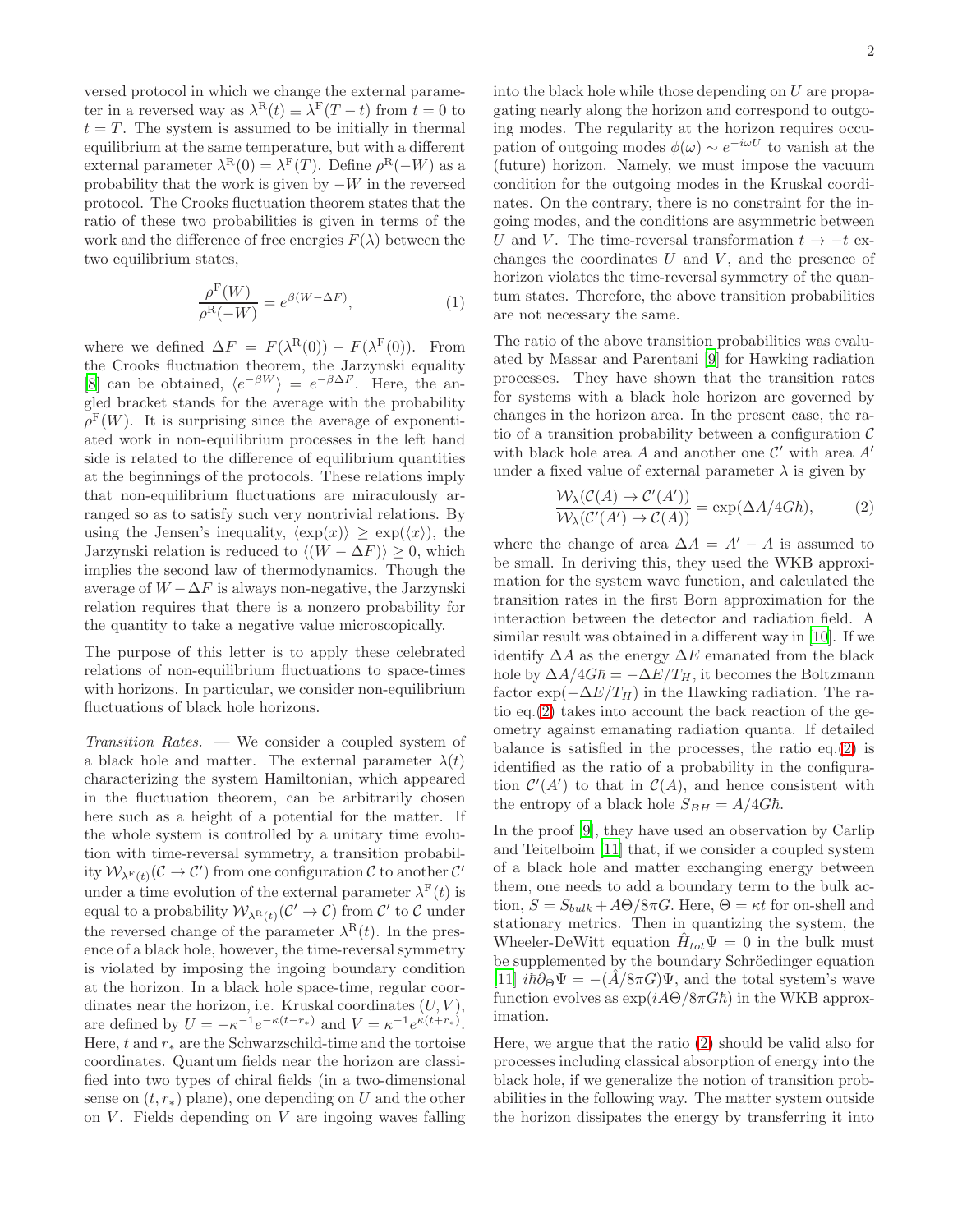the black hole. Furthermore, the system feels a kind of thermal noise due to the Hawking radiation. Hence, by including both effects of the heat transfer, in and out, at the horizon, the effective equation of motion for matter is controlled by a stochastic Langevin equation with dissipation and noise terms. In such a situation, one can define a probability distribution of the system to take some configuration. Time evolution of the probability distribution function is described by the Fokker-Planck equation. Clearly the time reversal symmetry is violated, and we can expect an asymmetry between the probabilities of the forward and the reversed processes. The ratio is evaluated in general Langevin processes in [\[12](#page-3-14)]. By applying it to our case, the energy transfer into the black hole can be rewritten as the area change of the black hole through the first law of black hole thermodynamics  $(\Delta S_{BH} = \Delta E / T_{BH})$ . It can be possible to bring it together with Hawking radiation effect into the total amount of area change. This suggests the validity of the probability ratio [\(2\)](#page-1-0) for wider situations including classical absorption of energy into the black hole. Details will be discussed in a forthcoming paper.

 $Non-equilibrium$  Fluctuations of Horizons. — We consider a sequence of configurations of a coupled system of a black hole and matter, and denote it as  $\Gamma =$  $\{\mathcal{C}_0(A_0), \mathcal{C}_1(A_1), \ldots, \mathcal{C}_M(A_M)\}\.$  The configuration  $\mathcal{C}_k$  is realized at a discretized time  $t = k\Delta t$ . Each transition probability is given by  $\mathcal{W}_{\lambda^{\mathrm{F}}(t_k)}(\mathcal{C}_k(A_k) \to \mathcal{C}_{k+1}(A_{k+1})).$ If we assume the Markov process, the transition probability for the sequence of configurations  $\Gamma$  to be realized is given by a product of them,

$$
P^{\mathcal{F}}(\Gamma) = \prod_{k=0}^{M-1} \mathcal{W}_{\lambda^{\mathcal{F}}(t_k)}(\mathcal{C}_k(A_k) \to \mathcal{C}_{k+1}(A_{k+1})). \tag{3}
$$

As we argued, the sequence can represent a general process of absorbing and emitting matter through the black hole horizon. On the other hand, the probability for the reversed sequence of configurations  $\Gamma^*$  =  $\{\mathcal{C}_M(A_M), \ldots, \mathcal{C}_1(A_1), \mathcal{C}_0(A_0)\}\$  with the reserved change of the external parameter is given by

$$
P^{R}(\Gamma^{*}) = \prod_{k=0}^{M-1} \mathcal{W}_{\lambda^{R}(t_{k})}(\mathcal{C}_{M-k}(A_{M-k}) \to \mathcal{C}_{M-k+1}(A_{M-k+1}))
$$
  
= 
$$
\prod_{k=0}^{M-1} e^{\frac{\Delta A}{4G\hbar}} \mathcal{W}_{\lambda^{F}(t_{k})}(\mathcal{C}_{k+1}(A_{k+1}) \to \mathcal{C}_{k}(A_{k}))).
$$
 (4)

Here we have used eq. [\(2\)](#page-1-0). Hence the ratio of these two probabilities is given by

$$
\frac{P^{\mathcal{F}}(\Gamma)}{P^{\mathcal{R}}(\Gamma^*)} = \exp\left(\frac{A_M - A_0}{4G\hbar}\right) \equiv \exp(S_P(\Gamma)).\tag{5}
$$

 $S_P(\Gamma)$  is defined as the logarithm of the ratio, and proportional to the difference of area, which is not necessarily small.

We now derive a Crook's type fluctuation theorem in the black hole system. The matter is assumed to be in thermal equilibrium with Hawking temperature  $T_H$  with an external parameter  $\lambda^F(0)$  at the beginning. First define the total dissipation  $\Delta S(\Gamma)$  by

<span id="page-2-1"></span>
$$
\exp(-\Delta S(\Gamma)) \equiv \frac{p_{\lambda^{\text{R}}(0)}(\mathcal{C}_M)}{p_{\lambda^{\text{F}}(0)}(\mathcal{C}_0)} \exp(-S_P(\Gamma)), \quad (6)
$$

where  $p_{\lambda^{(F,\ R)}(t_0)}$  is the initial probability distribution for matters under the forward or reversed protocols. We assume that these probability distributions are canonical distributions with the Hawking temperature. A relation  $\Delta S(\Gamma^*) = -\Delta S(\Gamma)$  is followed by  $S_P(\Gamma^*) = -S_P(\Gamma)$ . A transition probability to produce the total dissipation  $\Delta S(\Gamma) = \Delta S$  under the forward protocol  $\lambda^{F}(t)$  is now given by

$$
\rho^{\mathcal{F}}(\Delta S) = \sum_{\mathcal{C}_0, \Gamma} p_{\lambda^{\mathcal{F}}(0)}(\mathcal{C}_0) P^{\mathcal{F}}(\Gamma) \delta(\Delta S(\Gamma) - \Delta S)). \tag{7}
$$

Here,  $\sum_{\mathcal{C}_0} p_{\lambda^F(0)}(\mathcal{C}_0)$  stands for a sum over all possible initial states weighted by the initial distribution.  $\sum_{\Gamma}$  is a path integral for all possible trajectories. By using [\(5\)](#page-2-0) and [\(6\)](#page-2-1), it is straightforward to show the Crook's type fluctuation theorem

<span id="page-2-2"></span>
$$
\rho^{\mathcal{F}}(\Delta S)e^{-\Delta S} = \rho^{\mathcal{R}}(-\Delta S). \tag{8}
$$

From the definition of  $\Delta S(\Gamma)$  in [\(6\)](#page-2-1), it is identified as a sum of the black hole entropy and the entropy of matter;

$$
\Delta S(\Gamma) = \frac{\Delta A}{4G\hbar} + \beta_H(\Delta E - \Delta F). \tag{9}
$$

By integrating the equation [\(8\)](#page-2-2) over  $\Delta S$ , it gives a Jarzynski type equality

<span id="page-2-3"></span>
$$
\langle e^{-\Delta S} \rangle = 1. \tag{10}
$$

The Jensen inequality implies the generalized second law of thermodynamics  $\langle \Delta S \rangle \geq 0$  of the black hole with matter [\[13\]](#page-3-15). An important point here is that it is satisfied only in an averaged sense, and in order to satisfy the Jarzynski type equality [\(10\)](#page-2-3), entropy decreasing processes must exist as individual processes, and their probabilities are miraculously arranged to satisfy the Jarzynski equality.

<span id="page-2-0"></span> $Conclusions and Discussions.$   $-$  In this letter, we have applied the recent developments in non-equilibrium statistical physics to area changing processes of a black hole interacting with external matter. The non-equilibrium fluctuation theorems  $\hat{a}$  la Crooks and Jarzynski are derived, which lead to the generalized